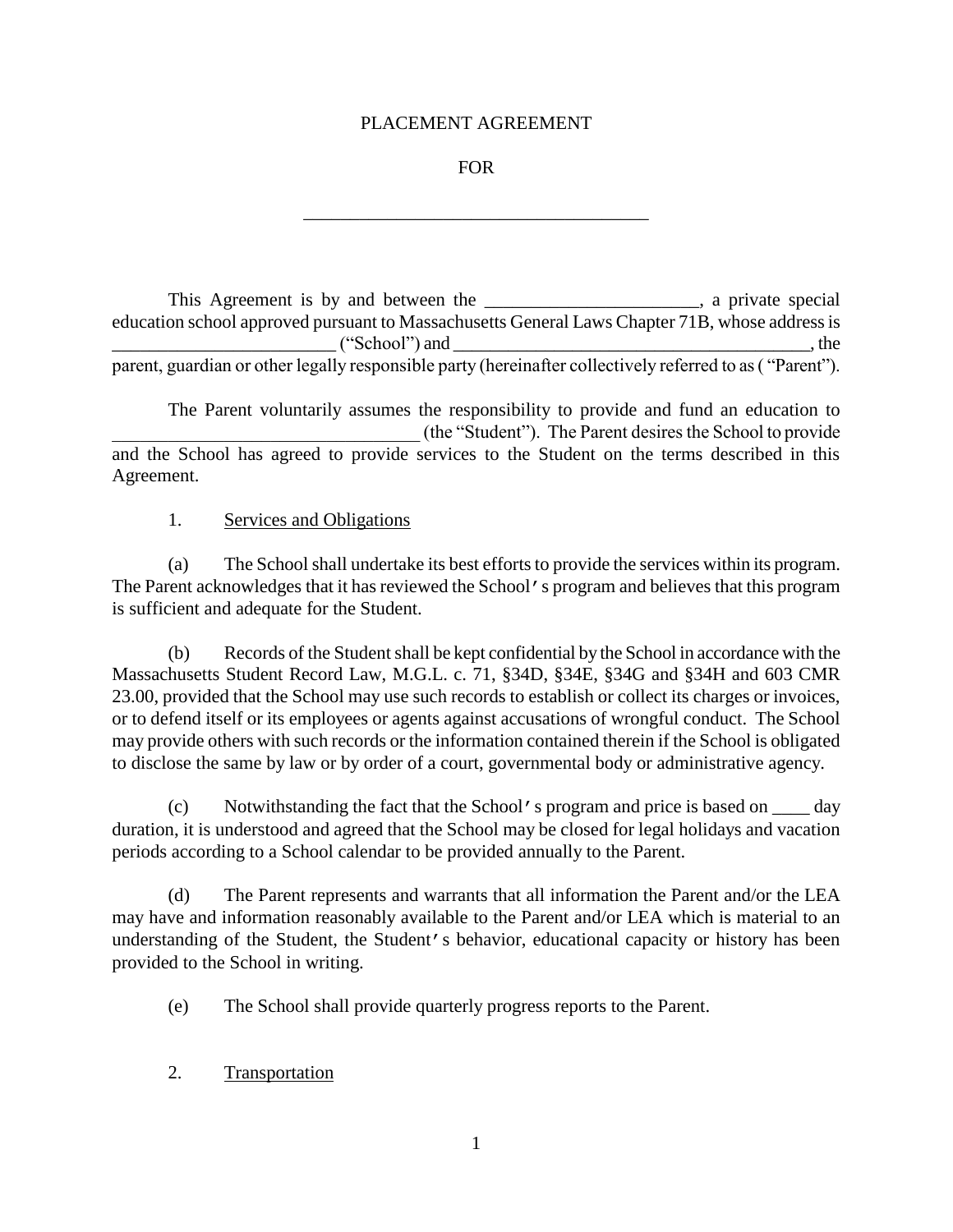The Parent shall be responsible for providing transportation for the Student from the Student's home to the School and from the School to the Student's home.

## 3. Parent Agreements with Other Parties

Any agreements entered into by the Parent with any other party pertaining to the Student, including with LEAs, state agencies or otherwise, which pertain to funding arrangements or any other matters shall be fully disclosed to the School in writing prior to the placement of the Student at the School or at such time any such agreements is made if during the time of placement, by delivery of a copy of any such agreements to the School. Failure to disclose agreements may result in termination of the Student from the School.

### 4. Change of Student's Status

Parent will notify the School of any change including, but not limited to, address or residence, divorce, guardianship and custody.

# 5. Parental Consent

Parent will provide consent for emergency medical care. Parent will provide access to a health plan for emergency medical care. Notwithstanding any prescriptions administered by the School's staff, the School is not responsible for the cost of medical and/or dental care including prescription drugs.

### 6. Term

The placement of the Student at the School under the terms of this Agreement shall take effect on \_\_\_\_\_\_\_\_\_\_\_ and shall terminate upon discharge of the Student or \_\_\_\_\_\_\_\_\_\_\_, whichever is earlier.

### 5. Discharge and Termination

(a) The School agrees to use its best efforts to maintain the Student's placement. The School may discharge the Student under any of the following conditions:

- (1) By mutual agreement of the School and Parent.
- (2) If: (i) the Student has reached 22 years of age; (ii) the School has not entered into an agreement satisfactory to the School with a financially responsible person or agency regarding funding for the Student at the School; and (iii) the School has given 30 days' notice to the Student's parents/guardians or person with legal responsibility for the Student at the School, the School will terminate the Student's placement if such an agreement regarding funding has not been entered into.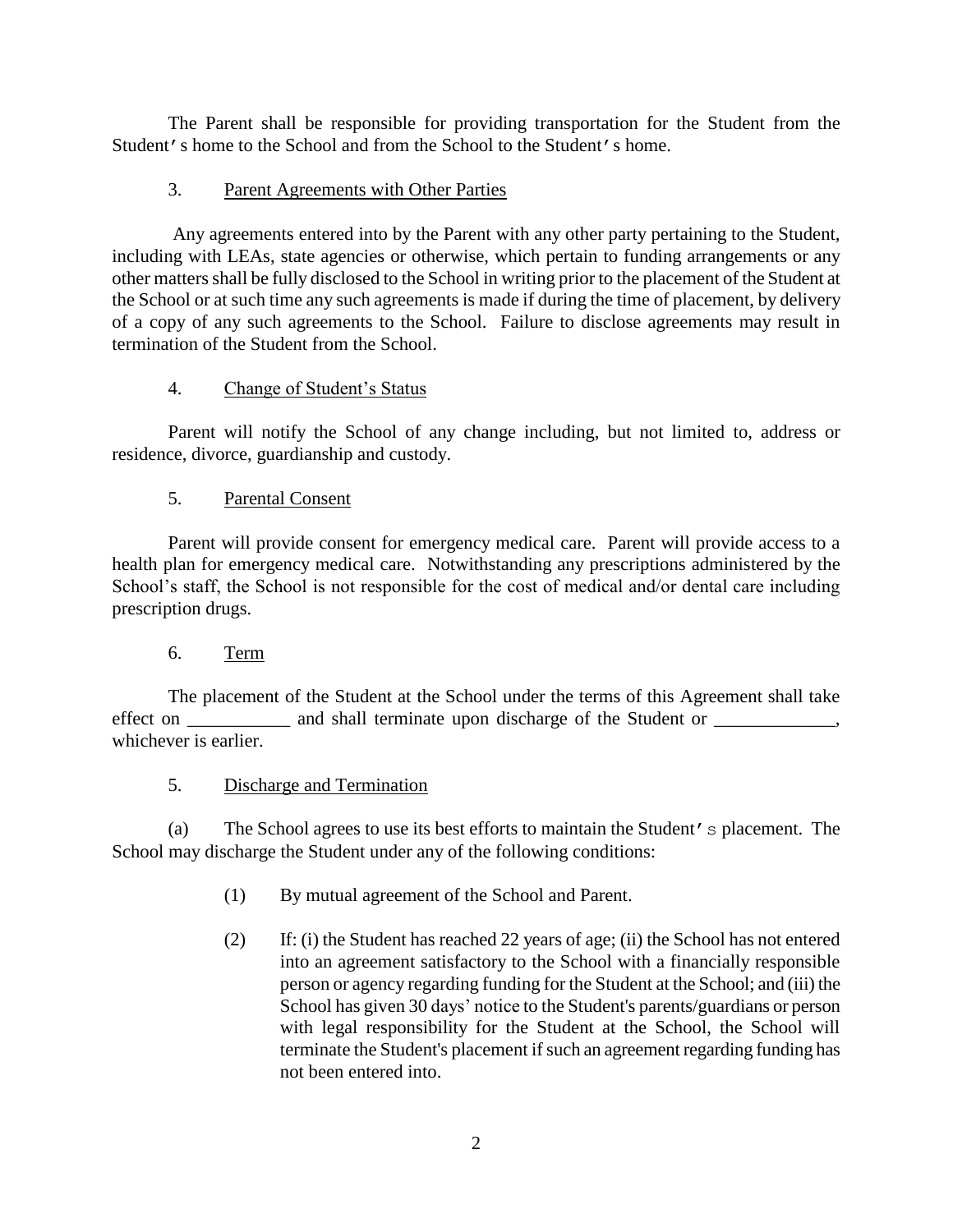- (3) Any invoice of the School for services provided to the Student remains unpaid for 30 days after the date of rendering of invoice provided that 10 days have elapsed after the School has sent notice to the Parent of non-payment.
- (4) The Student requires a level of staff, services or support services beyond that regularly provided in the School's program; the Student presents a clear and present threat to the health and safety of the Student or others; or some other situation exists which makes it inappropriate for the Student to remain in the program.
- (4) The Parent has failed to comply with any provisions of this Agreement.

(b) In the case of an emergency termination, the Student may be discharged immediately. In such event the School shall prepare a discharge summary which explains the circumstances of the discharge. In a planned termination, the School will give 30 day notice and prepare a discharge plan for the Student.

(c) The Student's absence from the School shall not constitute a termination of the Students enrollment nor reduce any amount which the Parent is obligated to pay.

### 6. Fiscal Obligations of the Parent

(a) The Parent shall pay the School as provided herein; such payment obligation shall be absolute and not subject to the Parent's receipt of any subsidy or financial aid.

(b) Tuition payments for an academic year shall be due under the following terms:

\_\_\_\_\_\_\_\_\_\_\_\_\_\_\_\_\_\_\_\_\_\_\_\_\_\_\_\_\_\_\_\_\_\_\_\_\_\_\_\_\_\_\_\_\_\_\_\_\_\_\_\_\_\_\_\_\_\_\_\_\_\_\_\_\_\_\_\_\_\_\_\_\_\_\_\_\_\_\_\_\_ \_\_\_\_\_\_\_\_\_\_\_\_\_\_\_\_\_\_\_\_\_\_\_\_\_\_\_\_\_\_\_\_\_\_\_\_\_\_\_\_\_\_\_\_\_\_\_\_\_\_\_\_\_\_\_\_\_\_\_\_\_\_\_\_\_\_\_\_\_\_\_\_\_\_\_\_\_\_\_\_\_ \_\_\_\_\_\_\_\_\_\_\_\_\_\_\_\_\_\_\_\_\_\_\_\_\_\_\_\_\_\_\_\_\_\_\_\_\_\_\_\_\_\_\_\_\_\_\_\_\_\_\_\_\_\_\_\_\_\_\_\_\_\_\_\_\_\_\_\_\_\_\_\_\_\_\_\_\_\_\_\_\_

\_\_\_\_\_\_\_\_\_\_\_\_\_\_\_\_\_\_\_\_\_\_\_\_\_\_\_\_\_\_\_\_\_\_\_\_\_\_\_\_\_\_\_\_\_\_\_\_\_\_\_\_\_\_\_\_\_\_\_\_\_\_\_\_\_\_\_\_\_\_\_\_\_\_\_

(c) The price to be charged by the School for the basic program shall be the annual price approved, from time to time, by the Operational Services Division or by such other agency as may be empowered by the laws of the Commonwealth of Massachusetts to approve prices for the School or the price determined by the program. In the event that the School should obtain an adjustment in the price, the Parent shall pay the adjusted price when effective and, in the event that such adjustment is retroactive, the Parent shall pay the School within 30 days after such price is announced and billed, an amount representing the difference between sums previously paid for the prior period and the sum which would have been paid had the adjusted price been in effect during such period.

(d) The Parent shall pay invoices rendered by the School within 30 days after receipt of invoice. In the event that the Parent shall fail to make payment within 30 days after receipt of invoice, the Parent shall pay interest on the amount outstanding from the date of invoice at the rate of 1% per month. Nothing contained herein shall be deemed to excuse or restrict the School's ability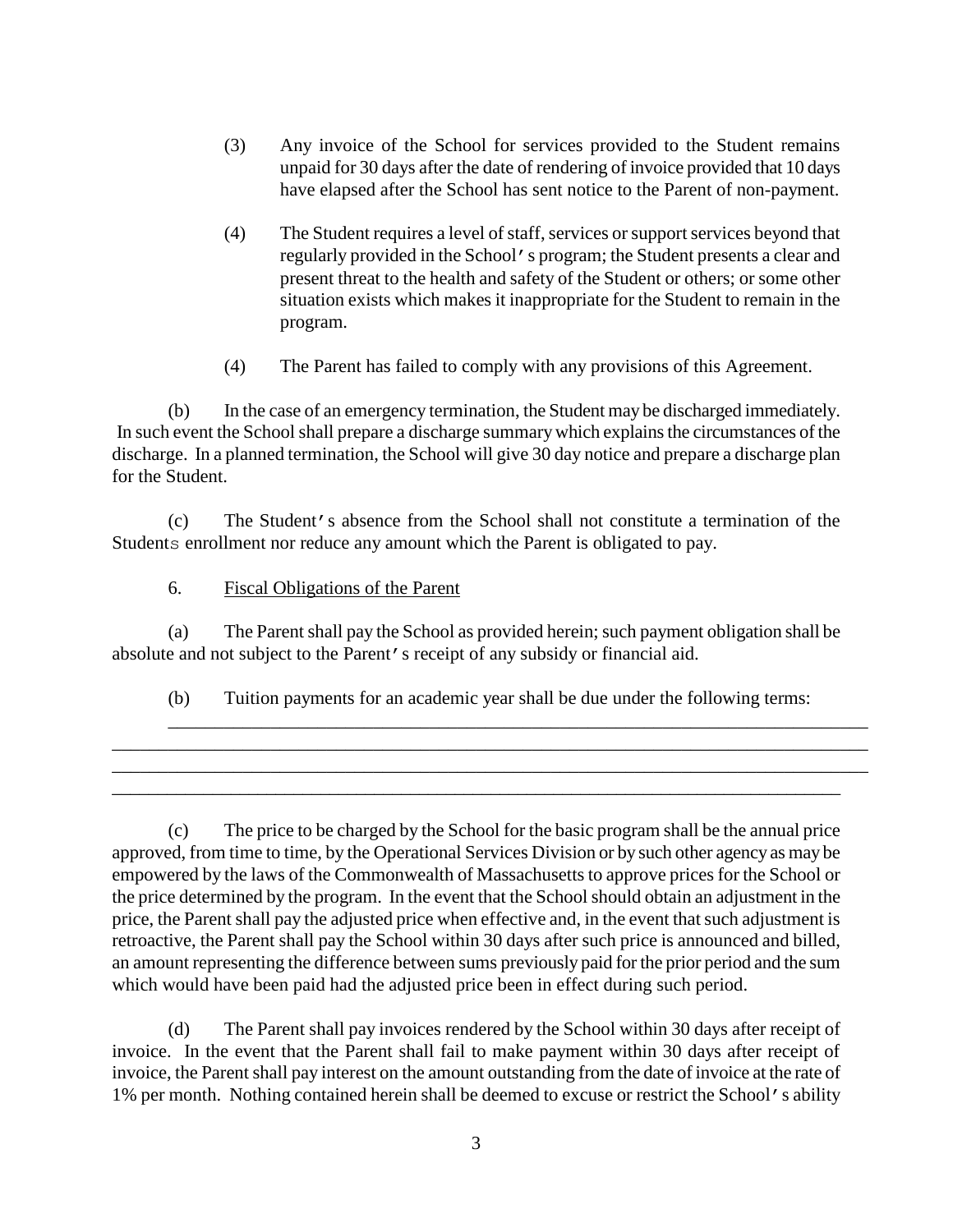to terminate the Student's enrollment in the School should any amount remain unpaid as per the terms of Section 5(a)(3) above. Interest shall continue to accrue until payment is received. At 60 days past due, Parent will receive a formal late payment notice. At 90 days past due, if the Parent does not pay in full or reach alternative payment arrangements with School, the Student will not be allowed to remain at School. Nothing contained herein shall be deemed to excuse or restrict the School's ability to terminate the Student's enrollment in the School should any amount remain unpaid as per the terms of Section  $5(a)(3)$  above. Notwithstanding that interest may be payable with respect thereto, the obligation to make payments hereunder is absolute with regard to the fiscal year the invoice is received by the Parent. School will take appropriate action to collect overdue amounts owed. The Parent shall be responsible for all costs of collection, including reasonable attorney's fees.

(e) Wherever the Parent has entered into any agreement with any other party to fund any portion of the price, the Parent shall nonetheless be responsible for funding the full cost of the price and shall promptly pay to the School, upon receipt of the School's bill, any amount related to the price which is unpaid by such other party or agency, and any cost or expenses incurred by the School in attempting to collect such amounts.

(f) The Parent shall be responsible for any costs or expenses incurred or to be incurred by the School in connection with the enforcement of this Agreement or the collection of amounts which are due to the School hereunder.

(g) The Student's absence from the School shall not constitute a termination of the Students enrollment nor reduce any amount which the Parent is obligated to pay.

(h) The Parent shall be obligated to pay the tuition, regardless of whether the Student's absence from School is related to an outbreak of influenza or other contagious illness, an act of terror or war, or any other crisis.

(i) In the event that the Public Schools in the district are ordered closed by federal, state or local governments or agencies for any reason, including but not limited to an influenza pandemic or other contagious illness, act of terror or war or natural disaster, but the School reasonably determines that for the health and safety of its students it must continue to provide services during the Public School's period of closure, the Parent shall provide funding to the School at it's current tuition rate during that time period regardless of Student's attendance record. School specifically acknowledges and agrees that it will provide the Student with remote learning services during any period of mandatory school closure, including but not limited to COVID-19 school closure.

(j) In the event that the Public Schools in the district are open but the School reasonably determines that for the health and safety of its students it must close, for any reason, including but not limited to an influenza pandemic or other contagious illness, act of terror or war, or natural disaster, the Parent shall provide funding to the School at it's current tuition rate during that period of closure regardless of Student's attendance at School. School specifically acknowledges and agrees that it will provide the Student with remote learning services during any period of mandatory school closure, including but not limited to COVID-19 school closure.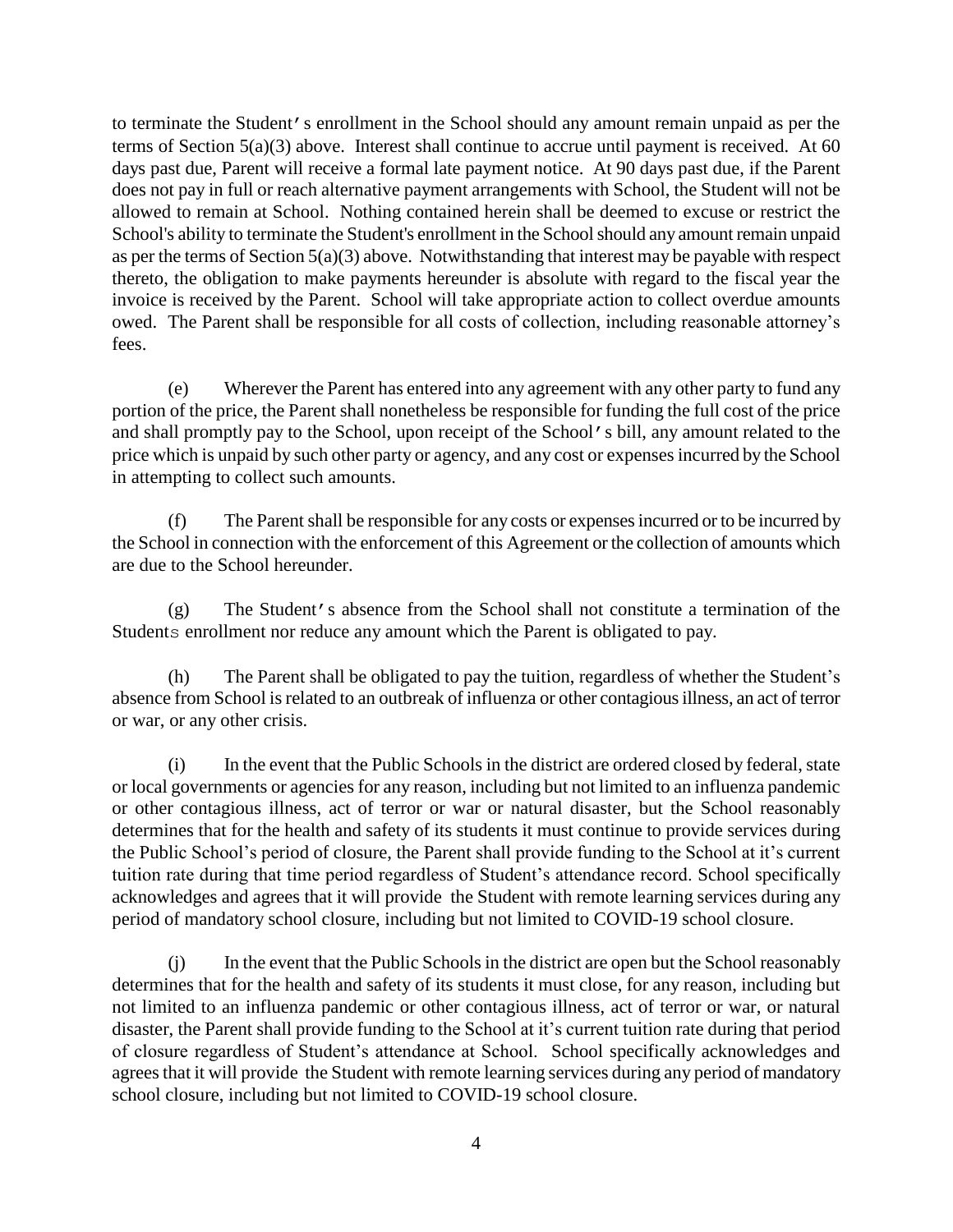(k) In the event that the Public Schools in the district and the School are ordered closed by federal, state or local governments or agencies for any reason, including but not limited to an influenza pandemic or other contagious illness, act of terror or war, or natural disaster, the Parent shall provide funding to the School at it's current tuition rate during that period of closure. School specifically acknowledges and agrees that it will provide the Student with remote learning services during any period of mandatory school closure, including but not limited to COVID-19 school closure.

(1) The Parent shall be responsible for any costs or expenses incurred or to be incurred by the School in connection with the enforcement of this Agreement or the collection of amounts which are due to the School hereunder.

7. Remedies

(a) If damages are actually sustained by the School due to any act or omission for which the Parent is responsible, the Parent shall allow and make payment to the School of the amount of such damages sustained by the School.

(b) A party shall not be liable for failure to comply with the terms of this Agreement if such non-compliance is due to circumstances beyond its control. It is understood and agreed that the inability to secure sufficient funds shall not be deemed circumstances beyond the control of the Parent for purposes of this Agreement.

(c) Except as is provided in this Agreement, the right to damages hereunder shall not give the Parent the right to withhold or delay payment hereunder.

(d) No remedy by the terms of this Agreement conferred upon or reserved by any party hereto is intended to be exclusive of any other remedy, but each and every such remedy shall be cumulative and in addition to every other remedy given under this Agreement or existing at law or in equity or by statute on or after the date of the Agreement including, without limitation, the right to such equitable relief by way of injunction, mandatory or prohibitory, to prevent the breach or threatened breach of any of the provisions of this Agreement or to enforce the performance hereof.

8. Miscellaneous

(a) This Agreement shall be governed by the laws of the Commonwealth of Massachusetts and the parties irrevocably submit to the jurisdiction of any Massachusetts court or any federal court sitting in the Commonwealth of Massachusetts over any suit, action or proceeding arising out of or relating to this Agreement. Each party irrevocably waives, to the fullest extent permitted by law, any objection which it may now or hereafter may have to venue of any such suit, action or proceeding brought in such a court and any claim that any such suit, action or proceeding has been brought in an inconvenient forum. The parties agree that final judgment in any such suit, action or proceeding brought in such a court may be enforced in any court of proper jurisdiction by a suit upon such judgment provided that service of process in any such suit, action or proceeding shall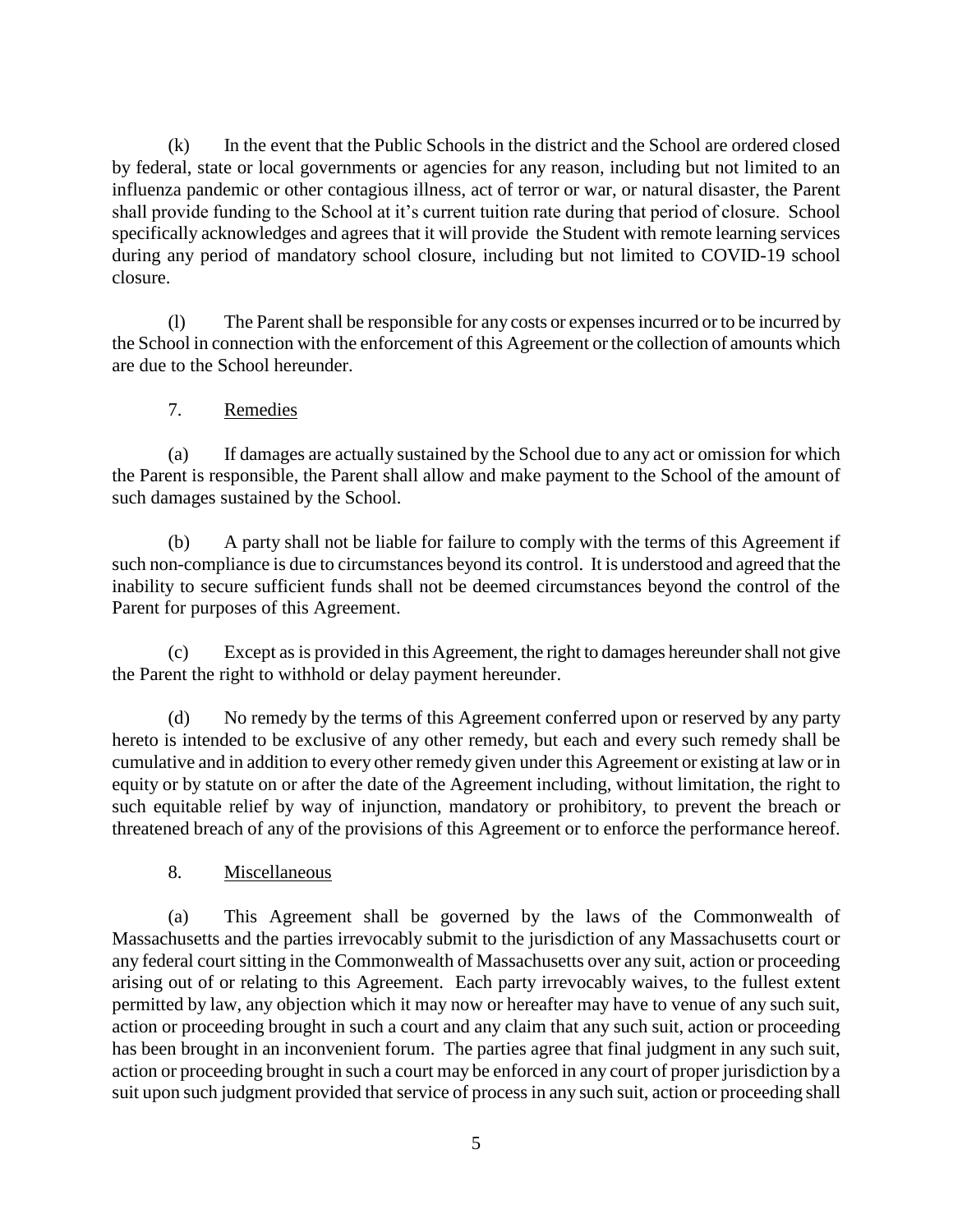have been effective upon the party or agent for service of process in one of the manners specified in Section 8(b) hereunder.

(b) All notices, requests, demands and other communications provided for hereunder shall be in writing and delivered or mailed by registered mail to the applicable party at the address indicated in the first paragraph of this Agreement or to such other address of which either party may, by registered mail, notify the other. All such notices, requests, demands and other communications shall, when mailed, be effective 3 days after deposit in the mail or, if delivered, upon receipt.

(c) This Agreement, including the exhibits referred to herein, is complete; all promises, representations, understandings, warranties and agreements with reference to the subject matter hereof and all inducements to the making of this Agreement relied upon by either party hereto have been expressed herein or in the exhibits.

(d) This Agreement shall not be changed, modified or amended nor shall a waiver of its terms for conditions be deemed effective except by a writing signed by the parties hereto.

(e) This Agreement shall not be assignable by either party but shall nonetheless be binding upon the respective successors and assigns of the parties hereto.

(f) In the event that a dispute arises relating to this Agreement, the Parent and the School agree that prior to initiating a court action they will access an alternative dispute resolution process. If a satisfactory resolution of the dispute is not forthcoming from the alternative dispute resolution process within 30 days, or if no such process is agreeable to the parties, the School or Parent may then immediately initiate legal action to protect their rights under this Agreement.

(g) The invalidity or enforceability of any provision hereof shall in no way effect the validity of enforceability of any other provision.

The individuals executing this Agreement in their respective capacity herby acknowledge that they have the authority to bind the representative party to the Agreement,

IN WITNESS WHEREOF, the parties have caused this Agreement to be executed as of the \_\_\_\_\_ day of \_\_\_\_\_\_\_\_\_\_\_\_\_\_\_, 20\_\_\_\_\_.

SCHOOL

By: \_\_\_\_\_\_\_\_\_\_\_\_\_\_\_\_\_\_\_\_\_\_\_\_\_\_\_\_\_\_\_\_\_\_\_\_\_\_\_\_\_\_

PARENT/GUARDIAN/ LEGALLY RESPONSIBLE PARTY